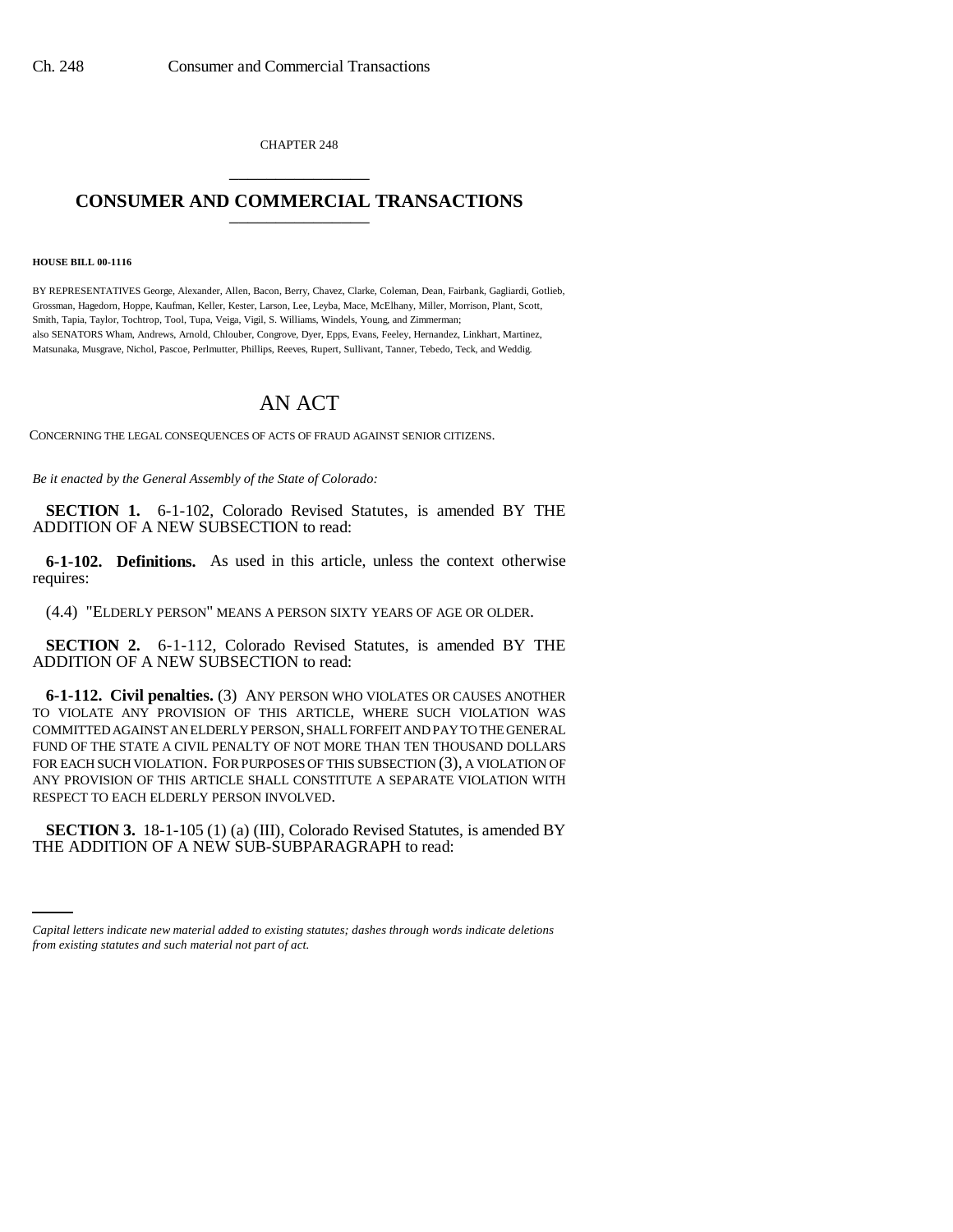**18-1-105. Felonies classified - presumptive penalties.** (1) (a) (III) (A.5) NOTWITHSTANDING ANY PROVISION OF LAW TO THE CONTRARY, ANY PERSON WHO ATTEMPTS TO COMMIT, CONSPIRES TO COMMIT, OR COMMITS AGAINST AN ELDERLY PERSON ANY FELONY SET FORTH IN PART 4 OF ARTICLE 4 OF THIS TITLE, IN PART 1, 2, 3, OR 5 OF ARTICLE 5 OF THIS TITLE, ARTICLE 5.5 OF THIS TITLE, OR SECTION 11-51-603, C.R.S., SHALL BE REQUIRED TO PAY A MANDATORY AND SUBSTANTIAL FINE WITHIN THE LIMITS PERMITTED BY LAW. HOWEVER, ALL MONEYS COLLECTED FROM THE OFFENDER SHALL BE APPLIED IN THE FOLLOWING ORDER: COSTS FOR CRIME VICTIMS COMPENSATION FUND PURSUANT TO SECTION 24-4.1-119, C.R.S.; SURCHARGES FOR VICTIMS AND WITNESSES ASSISTANCE AND LAW ENFORCEMENT FUND PURSUANT TO SECTION 24-4.2-104, C.R.S.; RESTITUTION; TIME PAYMENT FEE; LATE FEES; AND ANY OTHER FINES, FEES, OR SURCHARGES. FOR PURPOSES OF THIS SUB-SUBPARAGRAPH (A.5), AN "ELDERLY PERSON" OR "ELDERLY VICTIM" MEANS A PERSON SIXTY YEARS OF AGE OR OLDER.

**SECTION 4.** 18-1-106, Colorado Revised Statutes, is amended BY THE ADDITION OF A NEW SUBSECTION to read:

**18-1-106. Misdemeanors classified - penalties.** (4) NOTWITHSTANDING ANY PROVISION OF LAW TO THE CONTRARY, ANY PERSON WHO ATTEMPTS TO COMMIT, CONSPIRES TO COMMIT, OR COMMITS AGAINST AN ELDERLY PERSON ANY MISDEMEANOR SET FORTH IN PART 4 OF ARTICLE 4 OF THIS TITLE, IN PART 1, 2, 3, OR 5 OF ARTICLE 5 OF THIS TITLE, OR ARTICLE 5.5 OF THIS TITLE SHALL BE REQUIRED TO PAY A MANDATORY AND SUBSTANTIAL FINE WITHIN THE LIMITS PERMITTED BY LAW. HOWEVER, ALL MONEYS COLLECTED FROM THE OFFENDER SHALL BE APPLIED IN THE FOLLOWING ORDER: COSTS FOR CRIME VICTIMS COMPENSATION FUND PURSUANT TO SECTION 24-4.1-119,C.R.S.; SURCHARGES FOR VICTIMS AND WITNESSES ASSISTANCE AND LAW ENFORCEMENT FUND PURSUANT TO SECTION 24-4.2-104, C.R.S.; RESTITUTION; TIME PAYMENT FEE; LATE FEES; AND ANY OTHER FINES, FEES, OR SURCHARGES. FOR PURPOSES OF THIS SUBSECTION (4), AN "ELDERLY PERSON" OR "ELDERLY VICTIM" MEANS A PERSON SIXTY YEARS OF AGE OR OLDER.

**SECTION 5.** 16-13-301 (2.3), Colorado Revised Statutes, is amended to read:

**16-13-301. Definitions.** As used in this part 3, unless the context otherwise requires:

(2.3) "Public nuisance act" means any of the crimes, offenses, or violations set forth in section 16-13-303 (1) (a) to  $\left(\frac{1}{m}\right)$  (1) (n), regardless of the location where the act occurred.

**SECTION 6.** 16-13-303 (1), Colorado Revised Statutes, is amended BY THE ADDITION OF A NEW PARAGRAPH to read:

**16-13-303. Class 1 public nuisance.** (1) Every building or part of a building including the ground upon which it is situate and all fixtures and contents thereof, every vehicle, and any real property shall be deemed a class 1 public nuisance when:

(n) USED IN COMMITTING, ATTEMPTING TO COMMIT, OR CONSPIRING TO COMMIT AGAINST AN ELDERLY PERSON ANY FELONY SET FORTH IN PART 4 OF ARTICLE 4 OF TITLE 18,C.R.S., IN PART 1, 2, 3, OR 5 OF ARTICLE 5 OF TITLE 18,C.R.S., ARTICLE 5.5